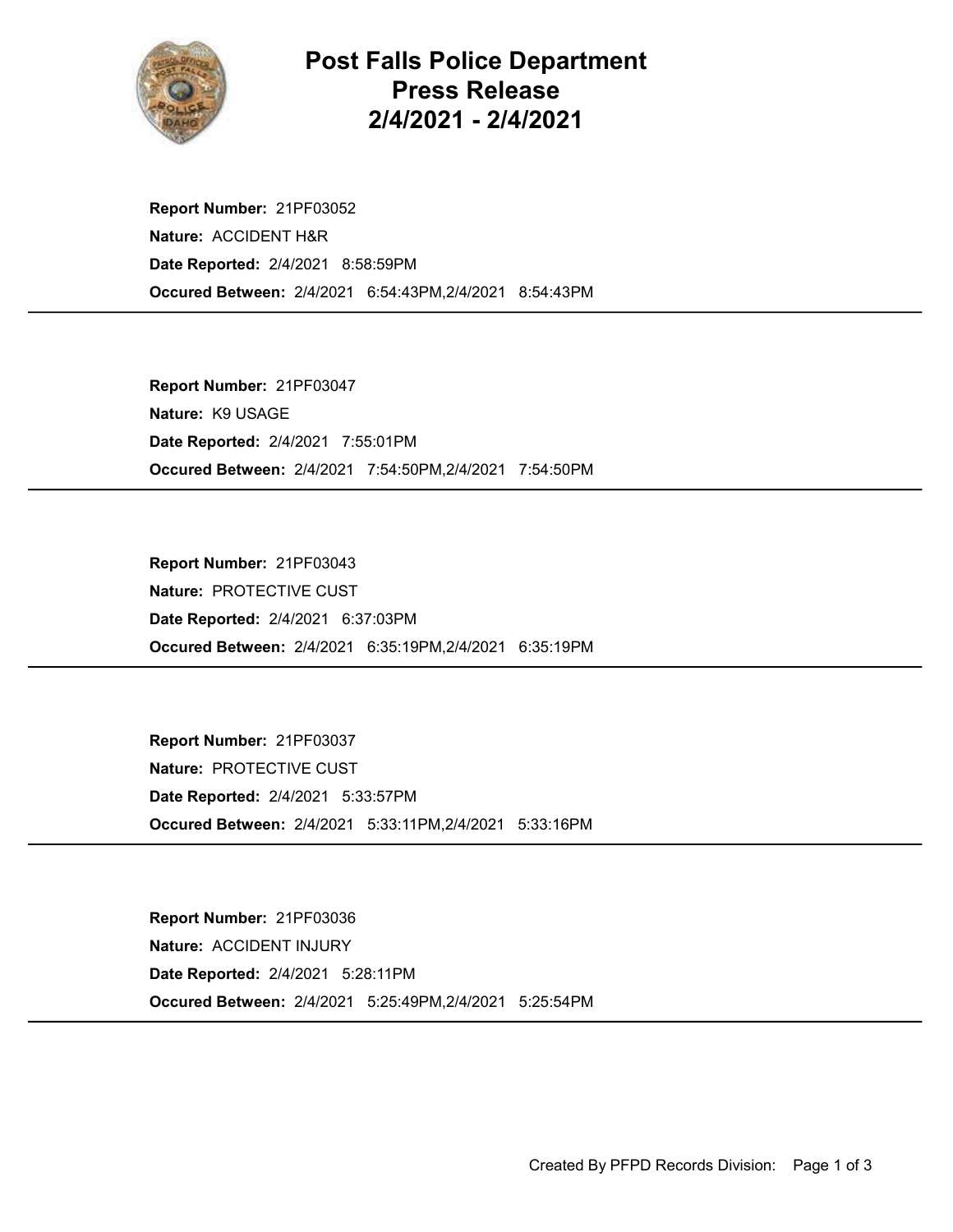Occured Between: 2/4/2021 4:01:03PM,2/4/2021 4:01:03PM Report Number: 21PF03032 Nature: RUNAWAY JUVENIL Date Reported: 2/4/2021 4:05:29PM

Occured Between: 1/28/2021 12:00:00AM,2/4/2021 2:00:00PM Report Number: 21PF03024 Nature: BURGLARY AUTO Date Reported: 2/4/2021 2:20:18PM

Occured Between: 2/4/2021 1:20:00PM,2/4/2021 1:25:36PM Report Number: 21PF03020 Nature: ACCIDENT H&R Date Reported: 2/4/2021 1:28:39PM

Occured Between: 2/4/2021 1:11:52PM,2/4/2021 1:11:52PM Report Number: 21PF03018 Nature: DRUGS Date Reported: 2/4/2021 1:12:44PM

Occured Between: 11/16/2020 11:34:19AM,12/14/2020 11:34:19AM Report Number: 21PF03006 Nature: THEFT GRAND Date Reported: 2/4/2021 11:36:58AM

Occured Between: 2/4/2021 10:59:59AM,2/4/2021 10:59:59AM Report Number: 21PF03000 Nature: ANIMAL CONTAIN Date Reported: 2/4/2021 11:01:08AM